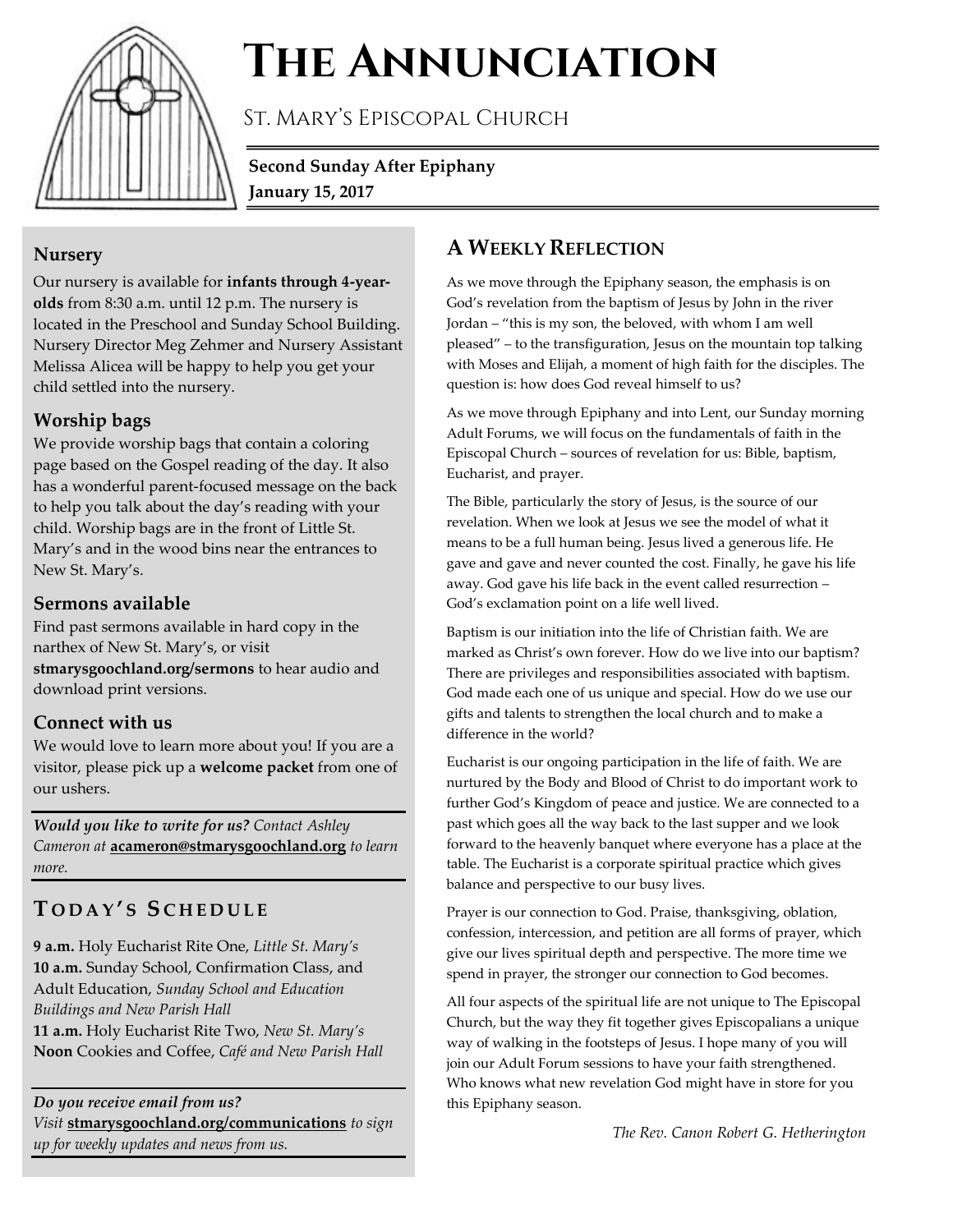**WELCOME!** Whether it is your first Sunday at St. Mary's, or your 401<sup>st</sup>, we're glad that you're with us. Please feel free to introduce yourself to a, greeter, usher, or a clergy member, and consider filling out an information form. We invite you to join us on future **Sundays** at 9 a.m. for Eucharist or at 11 a.m. for Eucharist or Morning Prayer, on Wednesdays for **Noonday Prayer** at 12 p.m. in beautiful and quaint Little St. Mary's, for a **class** or **Bible study**, or for many of our other **fellowship** and **outreach** offerings. **Little St. Mary's** is also **open** Monday through Friday between 8:30 a.m. and 4:30 p.m. and available to you for prayer and reflection. See the back page to get a sense of what we have going on around St. Mary's.

### **ANNUAL MEETING**

**The Annual Congregational Meeting** of St. Mary's Church, Dover Parish, will convene at **10 a.m. on Sunday, January 29, 2017** beginning with an abbreviated Morning Prayer service. At that time, the people of St. Mary's Church will elect four new members of the Vestry and hear reports from the Finance Committee, the Rector, the Senior Warden, and other leaders of the congregation.

#### **OPPORTUNITIES TO BE INVOLVED**

There are many opportunities to participate in the vibrant life of St. Mary's, especially on Sunday mornings. Read more below about each ministry and how to become involved:

- **↑** Acolytes: minister as crucifers, Gospel bearers, and communion assistants and helpers; anyone 6<sup>th</sup> grade or older is invited to participate in our liturgy as an acolyte; contact Matt Rawls at *mrawls@stmarysgoochland.org*
- **Altar Guild:** prepare the altar and sanctuary for all services; contact co-chairs Betty Rinehardt at *ewbr6@aol.com*, Joanie Robins at *j.robins@comcast.net*, or Sue Thompson at *sue.tuckahoe@gmail.com*
- **Greeters and Ushers:** make a special effort to ensure that all who come to St. Mary's feel welcome! To learn more about how to welcome churchgoers before and after the 9 and 11 a.m. services, contact Weezie Blanchard at *[wblanchard@stmarysgoochland.org](mailto:wblanchard@stmarysgoochland.org)* and/or Betsy Rawles at *[betsy.rawles@gmail.com.](mailto:betsy.rawles@gmail.com)  Note: usher training for ushers and those who are interested in being ushers takes place next Sunday, January 22 at 10 a.m. in New St. Mary's.*
- **Lay Eucharistic Ministers and Lay Eucharistic Visitors:** to assist the clergy in preparing for and serving communion during services, contact Cabell Blair at *cblair@williamsmullen.com* . To train to serve communion to parishioners who cannot attend services, contact Weezie Blanchard at *wblanchard@stmarysgoochland.org*.
- **Prayer Leaders and Readers:** to read the lectionary readings or to be a prayer leader, contact Betsy Rawles at *betsy.rawles@gmail.com*.

# **CARITAS**

St. Mary's Church is part of a community-wide coalition of faith communities, **who take turns providing emergency shelter for a week at a time** for homeless men, women, and children in our area. **This year, our week is February 4- 11,** and our guests will be families. **Volunteers are needed** to set-up prior to arrival, tear down at the end of the week, pack lunches, and prepare and serve dinner each night. **Sign-up boards for volunteers, as well as food and supply donations, are located in the Dover Lounge.** For further information, or any questions, please contact Jan Betts at *mfbjensen@verizon.net* or Seth Schaeffer at *sethschaeffer@gmail.com*.

#### **CHILDREN AND YOUTH**

**Rescheduled for Sunday, January 29 - High School Youth Group at the Escape Room** (7025 Three Chopt Road, Richmond, VA 23226). Cost is \$20 per person (but please don't ever let price stop you from participating!). For more information, please email Matt Rawls at *mrawls@stmarysgoochland.org*.

**Is your child interested in volunteer and service opportunities this summer?** Matt Rawls will share details and answer questions about youth summer mission opportunities at an **informational meeting on Sunday, January 22** at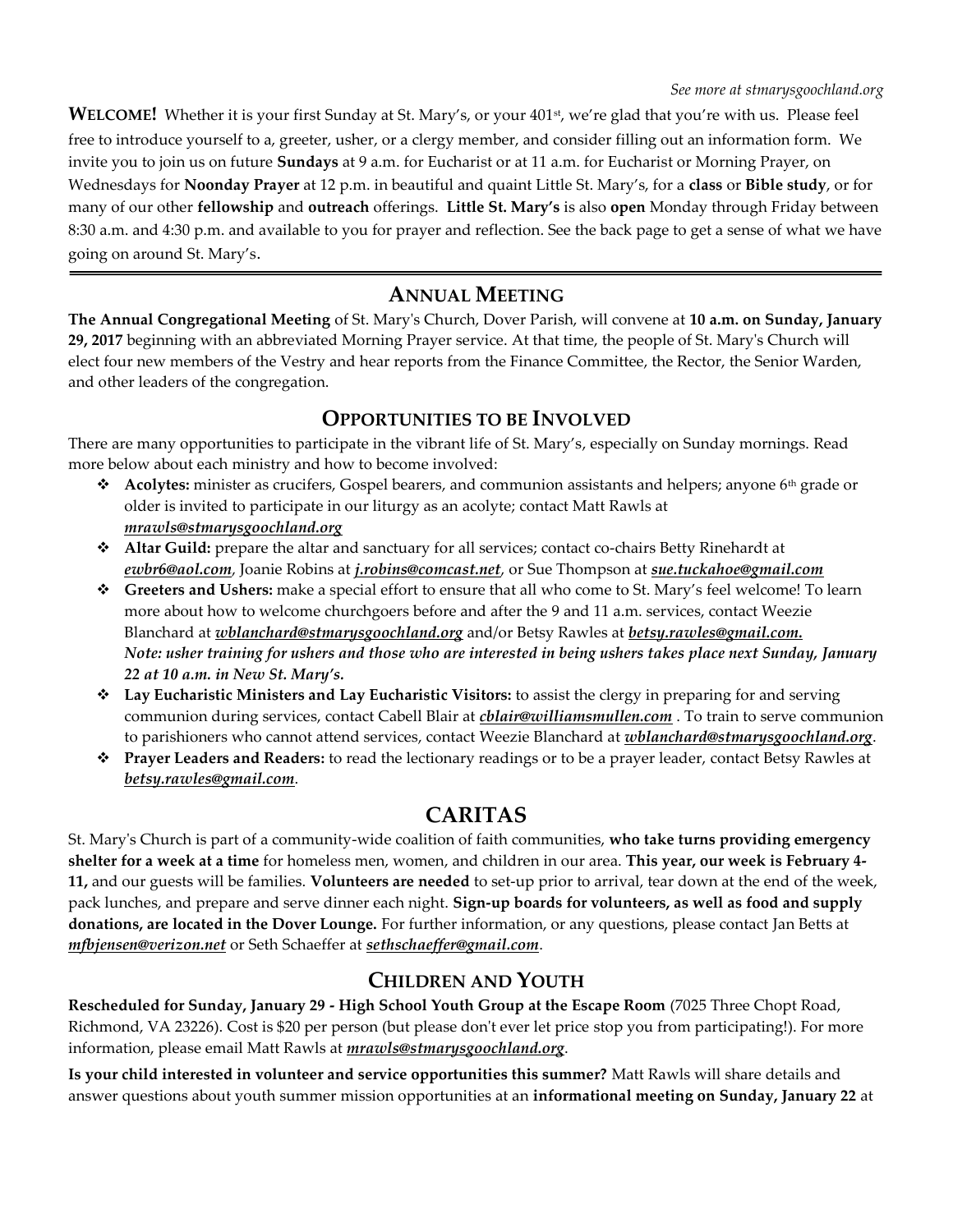10 a.m. in the Library. If you have any questions, or for further information, contact Matt Rawls at *mrawls@stmarysgoochland.org*.

#### **ADULT EDUCATION**

**Where are we going in 2017**? Join us for a Q&A with the Rector today at 10:15 a.m. in the New Parish Hall. Why is there an adult education hour at 10 a.m.? Who is joining St. Mary's staff? What volunteers are needed during this time of transition? How can I get more involved at St. Mary's? **Join Weezie Blanchard to hear the answers to these questions and more and to discuss what's ahead for St. Mary's in 2017.**

The current five-week session of **men's spiritual practice group continues this Tuesday, January 17 through Tuesday, February 7 at 7:30 a.m. in the Old Parish Hall.** Led by Bob Hetherington, the gathering is an opportunity to deepen faith and **is open to men of all ages**.

The **weekly Lectionary Bible Study** led by parishioner and University of Richmond Professor Frank Eakin meets each Wednesday **at 10 a.m. in the Library.** Each Bible study session focuses on the Lectionary readings assigned for the succeeding Sunday. **Anyone who is interested is invited** to attend and participate in this vibrant discussion.

#### **FOOD AND FELLOWSHIP**

**Seniors meet on the third Wednesday this month! Age doesn't matter! Join parishioners for lunch** in the New Parish Hall on **Wednesday, January 18 at 12:15 p.m.** (after Noonday Prayer in Little St. Mary's). The guest speaker this month is parishioner and Virginia Historical Society president emeritus Charlie Bryan who will talk about his journey with Parkinson's. Suggested donation is \$5. Please RSVP through the link on the website or call Ashley Cameron at (804) 784-5678.

**Monthly Parish Supper.** Take a moment to pause from your busy week, and break bread with fellow St. Mary's parishioners **on Wednesday, January 18.** Serving starts **at 5:30 p.m.** Please RSVP through the link on the website or call Ashley Cameron at (804) 784-5678.

**Save the date!** Parish Administrator **Gina Alexander** is retiring on January 31 after serving St. Mary's for 22 years. We will celebrate her ministry following the Annual Congregational Meeting on **Sunday, January 29.**

#### **ACTS OF FAITH FESTIVAL**

St. Mary's is delighted to **partner with Second Presbyterian and other faith communities to sponsor the unique Acts of Faith Festival to the Richmond community**. In a recent Richmond Times-Dispatch article, Tony Farrell wrote, "Richmond theater community's 13th annual Acts of Faith Festival - known as one of the largest faith-based theater festivals in the U.S. - will once more use live theater and post-show "talkback" discussions to examine the fundamentals of faith in action: personal courage, self-awareness, and the willingness to take chances in our precious, fleeting lives." **For the schedule and latest information on the 2017 Acts of Faith Festival, visit** *www.theactsoffaith.org*.

# **WELCOME, ANDREW MOORE!**

The Rev. Weezie Blanchard is pleased to announce that **The Rev. Andrew Y. Moore will join the staff of St. Mary's as Associate Rector beginning February 14.** Andrew has served as Curate at Christ Church in Greenwich, Connecticut since 2015, where **his ministry has focused on helping parishioners engage more deeply in mission, their own spirituality, and in the life of the parish.** At St. Mary's, Andrew will work closely with Weezie and Bob Hetherington as he continues his work in those and all other areas. **"Andrew brings many gifts to St. Mary's. He is a 'people person' and a talented preacher and teacher whose experience in the Episcopal Church and beyond will serve us well," says Weezie.** Parishioners and staff members who met with Andrew when he visited St. Mary's in December focused especially on how well Andrew and his gifts and experience meet the needs of St. Mary's. An Indiana native, Andrew is a graduate of Berkeley Divinity School at Yale University. Prior to attending Berkeley, he served as Director of Youth & Family Ministry at Calvary Episcopal Church in Memphis, Tennessee. **We are delighted to welcome Andrew to St. Mary's.**